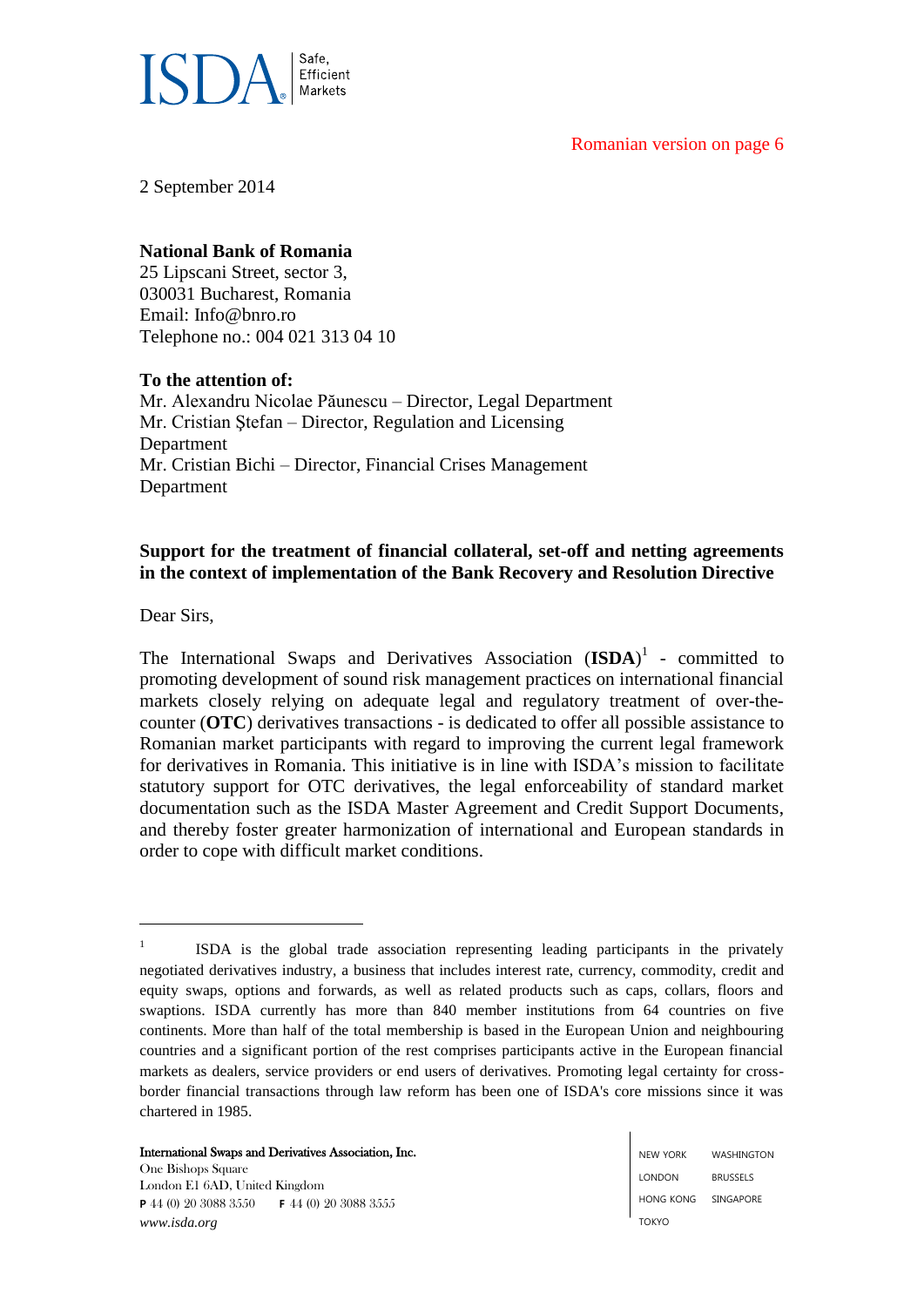In the context of the existing netting legislation in Romania, ISDA is keen to support discussions in view of the forthcoming implementation of Directive 2014/59/EU of the European Parliament and of the Council of 15 May 2014 establishing a framework for the recovery and resolution of credit institutions and investment firms [2014] OJ L173/190 (the **BRRD**). We see it as a great opportunity to resolve some legal issues standing in the way of the full and unfettered recognition of close-out netting and financial collateral arrangements with all Romanian counterparties for regulatory purposes.

Please let us briefly outline the main legal issues we identified in this respect in the Romanian legislation and provide a few suggestions for the implementation of the BRRD, in order to achieve a safe and certain legal environment for the benefit of local and international derivative markets participants and the Romanian economy as a whole.

Having worked over the past 25 years with law-makers, regulators and other government officials in jurisdictions around the world to promote legal enforceability of the close-out netting mechanism in the ISDA Master Agreement, which is the leading standard form documentation for international OTC derivatives transactions worldwide<sup>2</sup>, we hope ISDA's assistance could prove useful to you.

As an introductory comment, close-out netting in relation to OTC derivative transactions is the ability of a party under a master agreement for such OTC derivative transactions (such as an ISDA Master Agreement) to net the mark-to-market values of all existing transactions under the master agreement upon their early termination following the default of its counterparty or other specified events. This mechanism allows both counterparties to manage the risks associated with the relevant transactions on a net basis. Therefore, close-out netting is an indispensable and efficient instrument for risk management and mitigation.

Closely related to the issue of close-out netting are financial collateral arrangements under the Financial Collateral Arrangements Directive (2002/47/EC) (the **Financial Collateral Directive**). Under a financial collateral arrangement, the obligation to pay a net close-out amount is further secured by provision of financial collateral (cash, securities or credit claims). This is an additional means by which market participants minimize their credit risks on derivative transactions, and thus alleviate systemic risk.

Close-out netting and financial collateral arrangements have proved to be extremely helpful when mitigating the impact of the current global economic crisis on all market participants (the credit risk upon insolvency of a derivative counterparty being reduced to a net amount due between the parties, or even to zero where collateral has been transferred to cover the net exposure).

As far as the current legal recognition of close-out netting in Romania is concerned, ISDA has observed and appreciates that, in general, enforceability of close-out netting

 $\frac{1}{2}$ ISDA has published five forms of the ISDA Master Agreement: (i) the 1987 ISDA Interest Rate Swap Agreement; (ii) the 1987 ISDA Interest Rate and Currency Exchange Agreement; (iii) the 1992 ISDA Master Agreement (Local Currency – Single Jurisdiction); (iv) the 1992 ISDA Master Agreement (Multicurrency – Cross Border); and (v) the 2002 ISDA Master Agreement.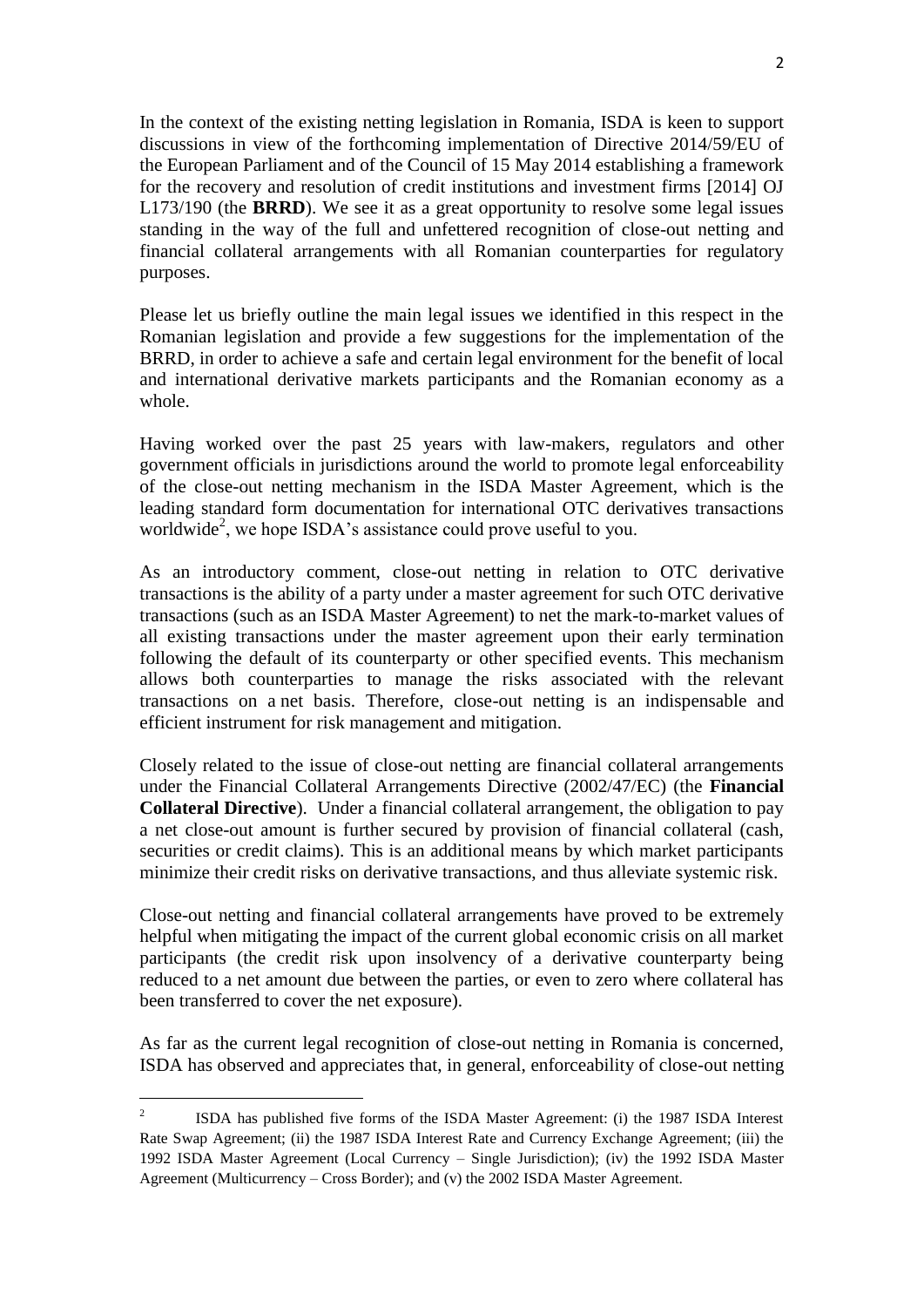is ensured notwithstanding the commencement and continuation of reorganisation measures or winding-up proceedings against any Romanian counterparties. Furthermore, ISDA is very pleased that the new Romanian Insolvency  $Act<sup>3</sup>$  has marked significant progress in this area and Romania benefits today of a reinforced and clearer close-out netting regime applicable across various types of counterparties, ordinary corporations and financial institutions included.

In particular, the new Romanian Insolvency Act contains clear netting provisions applicable in the context of the bankruptcy of a Romanian credit institution. That being said, whilst bankruptcy of a credit institution is regulated by the Romanian Insolvency Act, the special supervision, special administration and stabilisation measures (being the equivalent of reorganisation measures under the Romanian Insolvency Act) that may be taken against a Romanian credit institution remain regulated by the Romanian Banking Act<sup>4</sup>, which, in the context of the BRRD implementation, is to be revisited by the national regulator.

ISDA sees this as a great opportunity to address and clarify certain aspects related to close-out netting arrangements in the event of special proceedings taken by the National Bank of Romania, as resolution authority, against Romanian credit institutions.

Thus, we note that currently, the Romanian Banking Act provides that business of a credit institution subject to special administration may be subject to certain limitations and/or restrictions on the provision of certain financial services (*e.g.* re-negotiation of receivables, rescheduling and cancellation of fraudulent acts entered into by the credit institution).

Such measures must, nevertheless, seek to ensure that the creditors of the credit institution subject to special administration are not treated less favourably than in the scenario where the special administration measures were not implemented and the respective credit institution were directly wound-up, taking into account the estimated value that could be obtained by the creditors in a bankruptcy scenario. Thus, a specific exemption in respect of set-off and netting agreements in the context of a credit institution's special administration should be sought.

ISDA appreciates that the Romanian Banking Act already includes (since January 2012) certain resolution measures, called *stabilisation measures*, which notably include: (i) total or partial transfer of assets and liabilities to one or several eligible institutions, (ii) designation of the Bank Deposit Guarantee Fund as manager and, as

**.** 

<sup>3</sup> The Romanian Insolvency Act no. 85/2014 (which applies to ordinary corporations and to the bankruptcy of credit institutions and insurance undertakings) recognises the enforceability of bilateral netting against the insolvent counterparty in respect of *qualified financial contracts* - defined as (a) any contract having as object operations with derivatives financial instruments, (b) any repurchase contract and reverse repurchase contract, (iii) any buy-sellback and sell-buyback contract, as well as (iv) any securities lending contract, performed on regulated markets, assimilated markets or over-the-counter, as such are regulated.

<sup>&</sup>lt;sup>4</sup> The Government Emergency Ordinance no. 99/2006 on credit institutions and capital adequacy, as subsequently amended.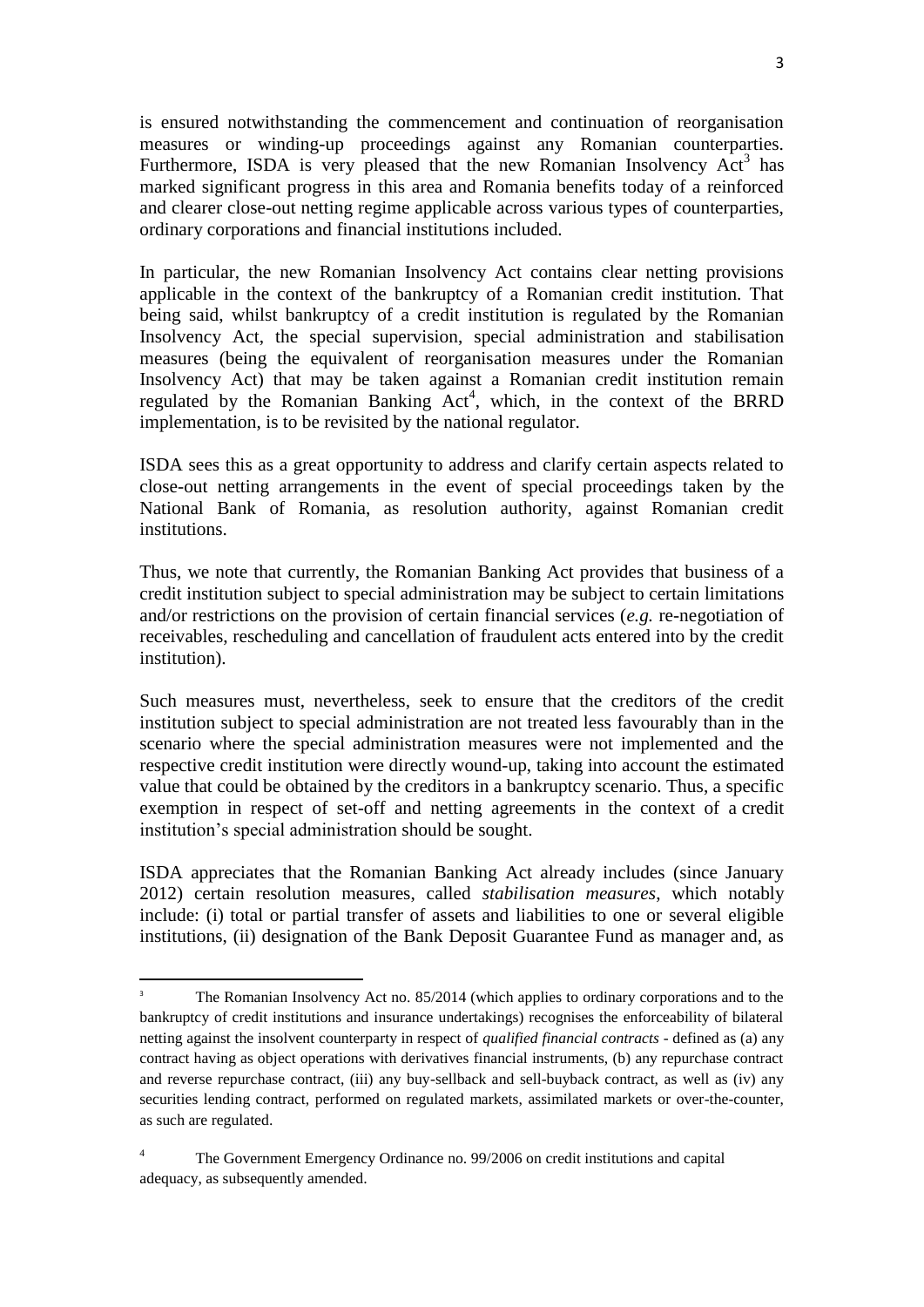the case may be, as shareholder, and (iii) transfer of assets and liabilities from a credit institution to a bridge bank set up for such purpose. Each of these measures is accompanied by a rule stating that *"the transfer of assets and liabilities to the beneficiary institution or, as the case may be, the return of assets from the beneficiary institution to the credit institution from which the transfer was made must ensure that the rights and obligations forming the object of a netting arrangement or which are related to a securitisation operation are totally transferred or retained, while those relating to collateral arrangements follow the transferred assets*".

We believe that starting from the already existing principles, a clearer treatment of netting arrangements would prove useful by way of including in the Romanian Banking Act the definition of the term "netting arrangement" in line with the existing definitions set forth under the new Romanian Insolvency Act and fully aligning these provisions with those set forth under Article 77(1) (*Protection for financial collateral, set off and netting agreements*) of the BRRD, as contemplated by the Briefing Note prepared by ISDA and circulated to the Member States of the European Union, a Romanian translation of which is attached hereto for your reference and guidance.

By way of presentation, Article 77 of the BRRD states that:

"1. Member States shall ensure that there is appropriate protection for title transfer financial collateral arrangements and set-off and netting arrangements so as to prevent the transfer of some, but not all, of the rights and liabilities that are protected under a title transfer financial collateral arrangement, a set-off arrangement or a netting arrangement between the institution under resolution and another person and the modification or termination of rights and liabilities that are protected under such a title transfer financial collateral arrangement, a set-off arrangement or a netting arrangement through the use of ancillary powers.

## **For the purposes of the first subparagraph, rights and liabilities are to be treated as protected under such an arrangement if the parties to the arrangement are entitled to set-off or net those rights and liabilities.**

2. Notwithstanding paragraph 1, where necessary in order to ensure availability of the covered deposits the resolution authority may:

- (a) transfer covered deposits which are part of any of the arrangements mentioned in paragraph 1 without transferring other assets, rights or liabilities that are part of the same arrangement; and
- (b) transfer, modify or terminate those assets, rights or liabilities without transferring the covered deposits."

In relation to Article 77(1) of the BRRD, it has been highlighted that, since the BRRD does not explicitly detail what "*appropriate protection*" would entail, it is very important to ensure at national level that the safeguard against the resolution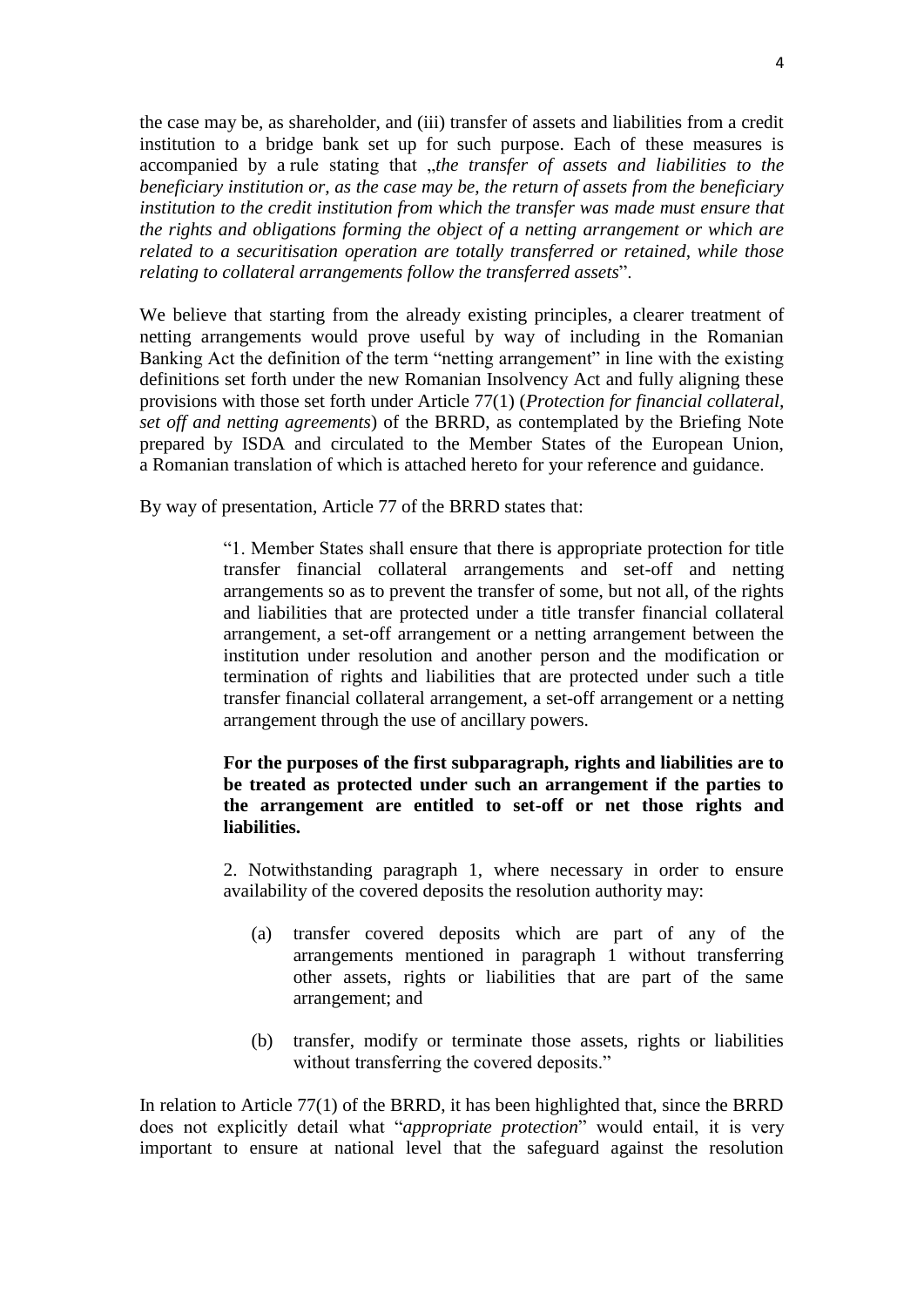authority's powers to (i) *exercise a partial property transfer*, on the one hand, and (ii) *perform contractual modifications*, on the other hand, is sufficiently clear.

In case of *a partial property transfer*, it is to be ensured that all rights and liabilities are either transferred as a whole or remain with the credit institution under resolution, it being further clarified under national legislation which is the treatment of the counterparty's early termination rights in each of these two scenarios.

Furthermore, with respect to *contractual modification powers*, it is important that Romanian legislation clearly provides that such powers may be used only to the extent contracts are not amended in a way so as to remove the right to set off or net the protected rights and liabilities or to otherwise alter the substantive effect of a setoff, netting or title transfer arrangement.

Based on the experience of ISDA, we believe it is extremely important (especially in turbulent times in the financial markets), to provide market participants with netting and collateral protection which is as wide as possible. Such protection should not discriminate between the types of creditors' proceedings, types of counterparties or types of transactions.

In cooperation with local market participants and legal experts, should the need arise, ISDA would like to offer its assistance to the National Bank of Romania and other Romanian authorities in discussing these issues further.

We understand that the National Bank of Romania is actively looking into preparing the draft implementation act of the BRRD and, in this context, ISDA would like to suggest that the Romanian regulator considers the aforementioned observations when preparing the final bill.

We hope that our comments are helpful and would be very glad for the opportunity, as the legislative process progresses, to work closely with the National Bank of Romania to address the issues we have identified and, if necessary, to meet with its representatives in order to discuss our findings. If ISDA can be of any help in this process, we hope that you will not hesitate to contact me at the ISDA European Office, One Bishops Square, London El 6AD, +44 20 3088 3550, pwerner@isda.org.

Sincerely,

Dr Peter M Werner Senior Director ISDA [pwerner@isda.org](mailto:pwerner@isda.org)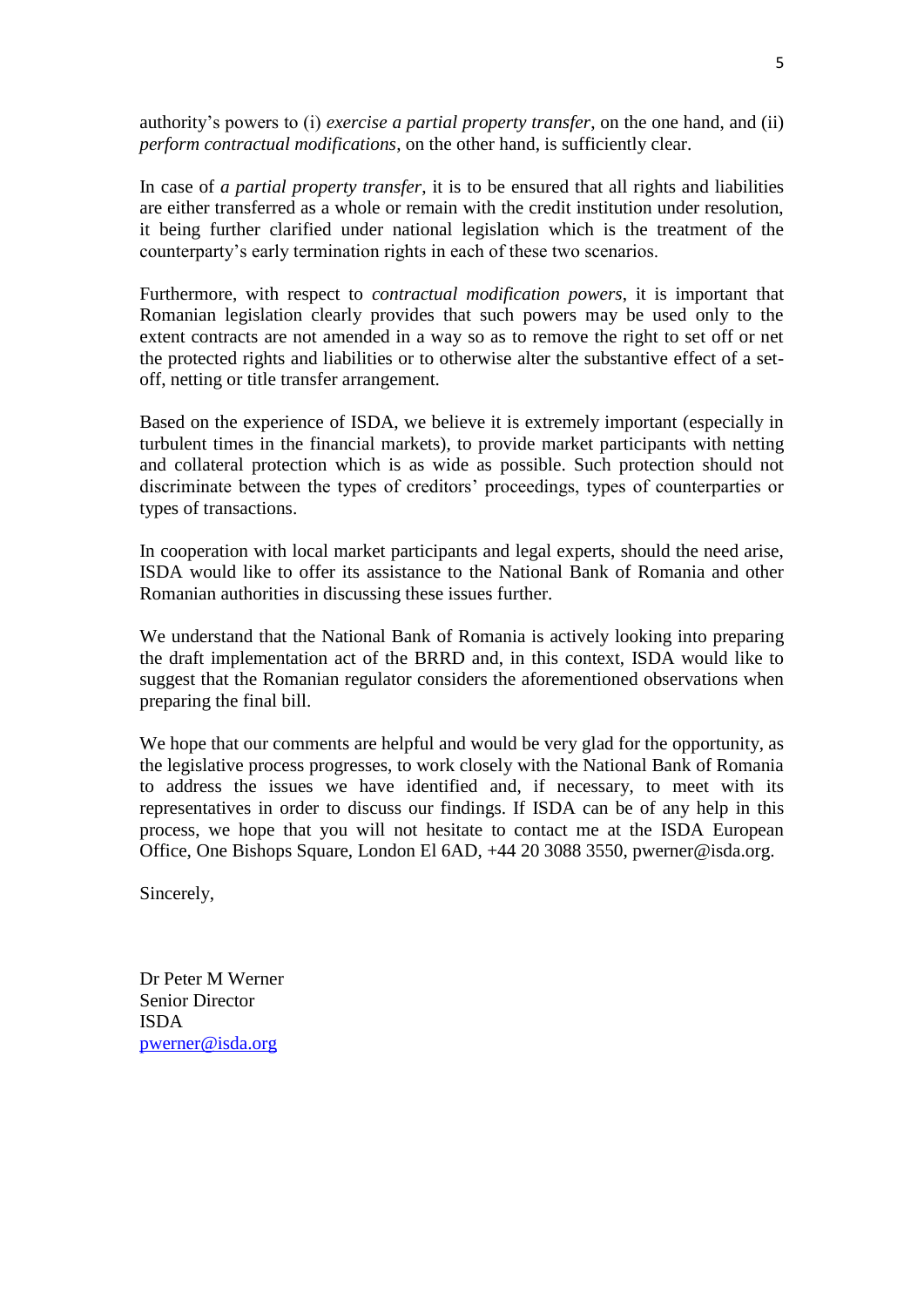2 septembrie 2014

### **Banca Naţională a României**

Strada Lipscani, nr. 25, sector 3, 030031 Bucureşti, România Email: [Info@bnro.ro](mailto:Info@bnro.ro)

Telefon: 004 021 313 04 10

#### **În atenţia:**

Dlui. Alexandru Nicolae Păunescu – Director, Directia Juridică Dlui. Cristian Ştefan – Director, Direcţia Reglementare si Autorizare Dlui. Cristian Bichi – Director, Direcţia Gestiunea Crizelor Financiare

# **Susţinerea tratamentului contractelor de garanție financiară și acordurilor de compensare bilaterală (***netting***) în contextul implementării Directivei privind Redresarea şi Rezoluția Bancară**

Stimați Domni,

Asociaţia International Swaps and Derivatives Association (**ISDA**) 5 – angajată în promovarea dezvoltării bunelor practici de gestionare a riscului pe pieţele financiare internationale bazându-se mai ales pe reglementarea adecvată a tranzactiilor cu instrumente financiare derivate over-the-counter (**OTC**) – îşi manifestă deplina disponibilitate de a oferi participantilor de pe piata română tot sprijinul necesar în vederea îmbunătăţirii actualului cadru legal din România privind tranzacţiile cu instrumente financiare derivate. O astfel de iniţiativă este în conformitate cu misiunea ISDA de a facilita susţinerea legislativă a tranzacţiilor cu instrumente financiare derivate OTC, validitatea şi aplicabilitatea documentaţiei standard utilizate pe piaţă, cum ar fi Contractul Cadru ISDA (*ISDA Master Agreement*) şi Documentele de garanție aferente (*Credit Support Documents*) și, prin aceasta, de a promova armonizarea sporită a standardelor internaționale și europene pentru a face față condiţiilor dificile ale pieţei.

 $\frac{1}{5}$ ISDA este o asociaţie internaţională care îi reprezintă pe principalii participanţi activi în sectorul instrumentelor financiare derivate negociate pe pietele la buna înțelegere, o activitate care include swap-uri, optiuni și contracte forward pe rata dobânzii, cursul de schimb, mărfuri, credit și acțiuni, precum și produse similare cum ar fi operațiuni cap, collar, floor și swaption. ISDA are în prezent mai mult de 840 de instituții membre din 64 de țări de pe cinci continente. Mai mult de jumătate din numărul total de membri se situează în Uniunea Europeană şi ţările vecine şi o parte semnificativă a celorlalți membri este reprezentată de participanți activi pe piața financiară europeană în calitate de intermediari, furnizori de servicii sau utilizatori finali de derivative. Una dintre principalele misiuni ale ISDA, încă de la înfiinţarea sa în anul 1985, constă în promovarea unui mediu legislativ sigur pentru derularea tranzacțiilor financiare transfrontaliere prin intermediul reformelor legislative.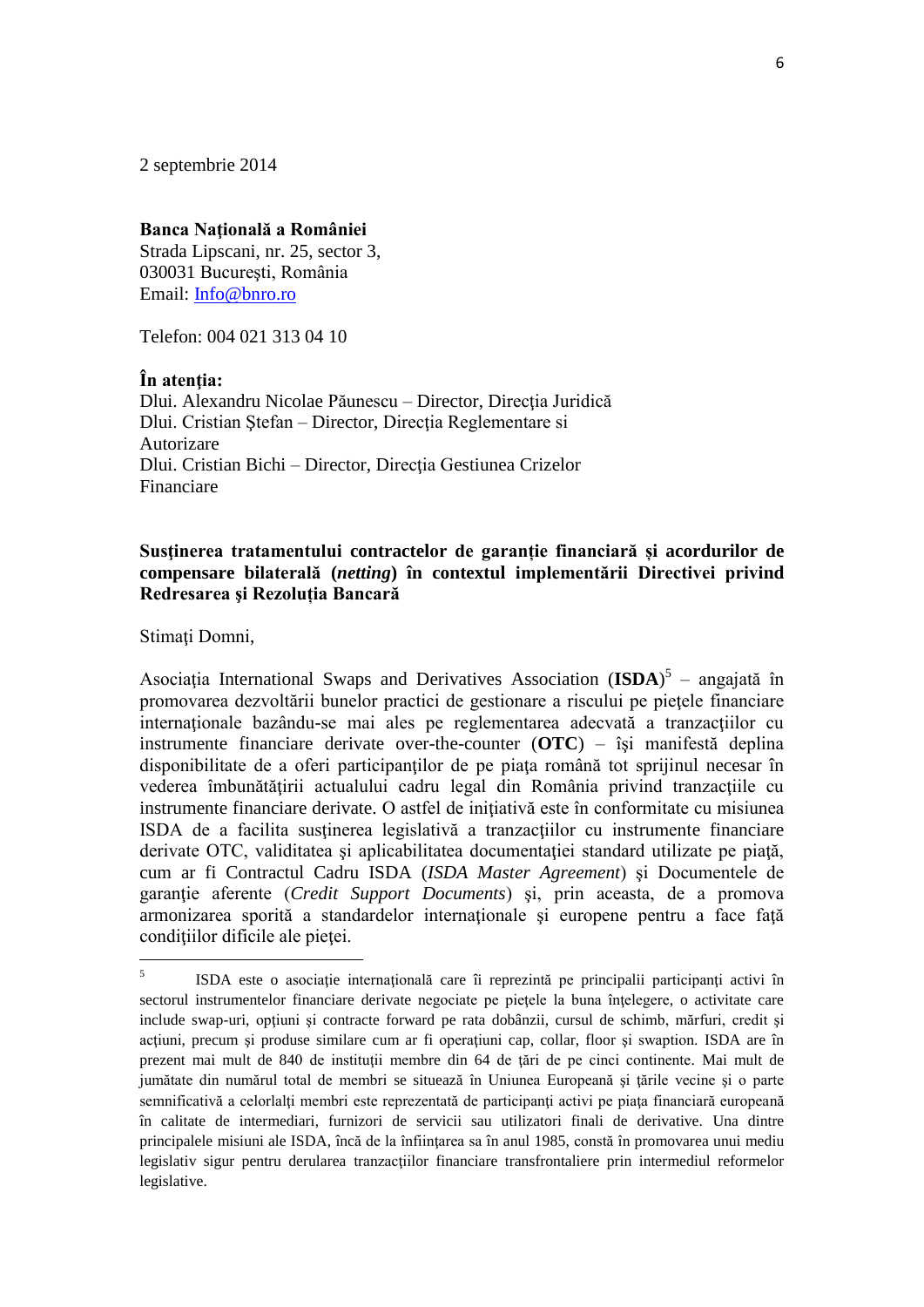În contextul deja existentei legislaţii privind netting-ul în România, ISDA doreşte să sustină discutiile cu privire la viitoarea implementare a Directivei 2014/59/EU a Parlamentului European şi a Consiliului din data de 15 mai 2014 de instituire a unui cadru legal complet pentru redresarea şi rezoluţia instituţiilor de credit şi a firmelor de investiții [2014] JO L173/190 (**DRRB**). Considerăm ca această implementare este o oportunitate deosebită de a rezolva unele probleme legislative care stau în calea unei recunoașteri complete și nelimitate a compensării bilaterale și a posibilității încheierii de contracte de garanţie financiară în privinţa oricăror contrapărţi române, în scop reglementar.

Vă rugăm să ne permiteţi ca in continuare să abordăm pe scurt principalele aspecte juridice pe care le-am identificat în acest sens în legislaţia din România şi să oferim câteva sugestii pentru implementarea DRRB, în scopul creării unui mediu legislativ sigur şi stabil în beneficiul participanţilor locali şi internaţionali la piaţa instrumentelor financiare derivate şi al economiei României în ansamblul său.

Având o experientă de 25 ani în colaborarea cu legiuitori, autorități de reglementare și alti oficiali guvernamentali apartinând jurisdictiilor din întreaga lume pentru promovarea validităţii şi aplicabilităţii mecanismului de compensare cu exigibilitate imediată (compensare bilaterală) din Contractul Cadru ISDA, care este principalul document standardizat la nivel mondial pentru tranzactiile cu instrumente financiare derivate OTC<sup>6</sup>, sperăm ca asistența acordată de ISDA să se dovedească a vă fi utilă.

Ca şi comentariu introductiv, compensarea cu exigibilitate imediată în cazul tranzacțiilor cu instrumente financiare derivate OTC reprezintă posibilitatea unei părți la un contract cadru privind tranzacţii cu instrumente financiare derivate OTC (ca de exemplu Contractul Cadru ISDA) de a compensa prin metoda cotării la piaţă valorile tuturor tranzactiilor realizate conform contractului cadru în cazul în care acestea încetează înainte de termen ca urmare a culpei contrapartidei sau a altor evenimente specifice. Acest mecanism permite ambelor părți să gestioneze riscul asociat respectivelor tranzacții pe o bază netă. Astfel, compensarea cu exigibilitate imediată este un instrument indispensabil şi eficient pentru gestionarea şi limitarea riscului.

Strâns legate de problema compensării cu exigibilitate imediată sunt contractele de garanție financiară conform Directivei privind contractele de garanție financiară (2002/47/EC) (**Directiva Colateral**). În baza unui contract de garantie financiară, obligaţia de a plăti o sumă netă în urma compensării cu exigibilitate imediată este garantată prin acordarea de garanții financiare (numerar, valori mobiliare sau creante private (in limba engleza: *credit claims*). Aceasta este o modalitate suplimentară prin care participanții la piață își limitează riscul de credit asociat tranzacțiilor cu instrumente financiare derivate şi, astfel, limitează riscul sistemic.

**.** 

<sup>6</sup> ISDA a publicat cinci variante standardizate ale Contractului Cadru ISDA: (i) Contractul ISDA privind swap-ul pe rata dobânzii din anul 1987; (ii) Contractul ISDA privind rata dobânzii şi cursul de schimb din anul 1987; (iii) Contractul Cadru ISDA din anul 1992 (Valută locală – O singură jurisdictie); (iv) Contractul Cadru ISDA din anul 1992 (Valute multiple - Transfrontalier); si (v) Contractul Cadru ISDA din anul 2002.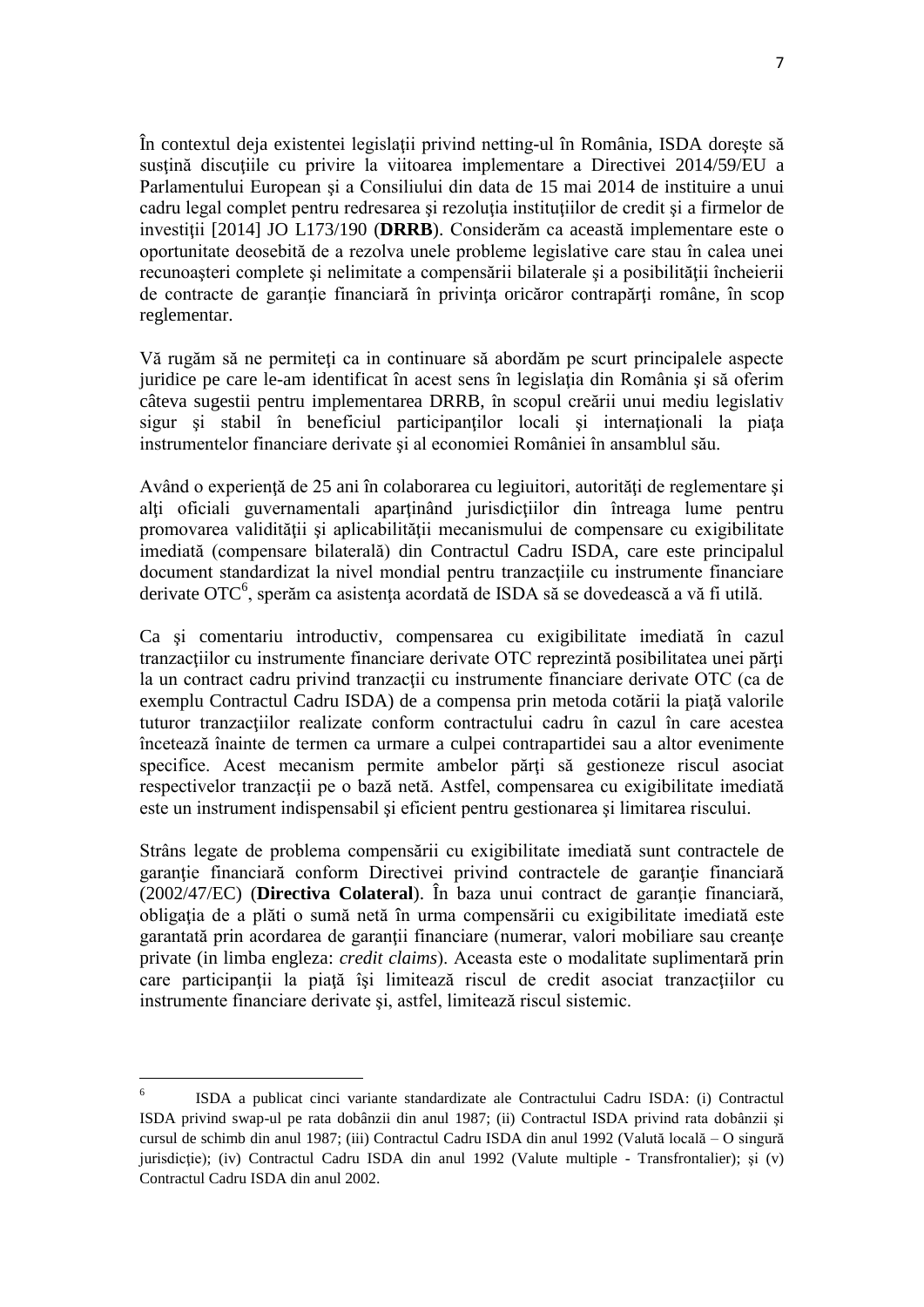Compensarea cu exigibilitate imediată și contractele de garanție financiară s-au dovedit a fi extrem de utile în limitarea impactului actualei crize economice mondiale asupra tuturor participantilor la piată (riscul de credit în cazul insolventei unei contrapartide în cadrul unei tranzacţii cu instrumente financiare derivate fiind redus la o suma netă datorată între părţi sau chiar la zero atunci când, pentru acoperirea expunerii nete, au fost transferate garanții financiare).

În ceea ce priveşte actuala recunoaştere legislativă a compensării cu exigibilitate imediată în România, ISDA a observat şi apreciază faptul că, în general, compensarea cu exigibilitate imediată este recunoscută şi poate fi pusă in aplicare indiferent de inițierea și derularea măsurilor de reorganizare judiciară sau faliment împotriva oricăror contrapărţi române. Mai mult, ISDA se bucură să ia act că noua Lege privind insolvenţa 7 a adus progrese semnificative în acest domeniu şi că România beneficiază în prezent de un regim consolidat şi mai clar al compensării bilaterale, aplicabil diverselor tipuri de contrapărţi, inclusiv societăţilor obişnuite şi instituţiilor financiare.

În mod special, noua Lege privind insolvenţa conţine prevederi clare cu privire la compensarea bilaterală în contextul falimentului instituțiilor de credit române. Acestea fiind spuse, în timp ce falimentul instituțiilor de credit este reglementat de Legea privind insolvența, supravegherea specială, administrarea specială și măsurile de stabilizare aplicabile în privinţa instituţiilor de credit din România (aceste măsuri fiind echivalentul măsurilor de reorganizare din Legea privind insolventa) rămân în continuare reglementate de Legea Bancară<sup>8</sup>, care, în contextul implementării DRRB, urmează a fi revizuită de legiuitorul national.

Astfel, ISDA consideră că revizuirea Legii Bancare este o oportunitate deosebită de a rezolva şi clarifica anumite aspecte legate de acordurile de compensare bilaterală / clauzele de compensare cu exigibilitate imediată în cazul instituirii de către Banca Natională a României, ca autoritate de rezolutie, a unor proceduri speciale în privinta institutiilor de credit române.

În consecinţă, notăm că în prezent, Legea Bancară prevede că activitatea unei instituţii de credit aflată în administrare specială poate face obiectul anumitor limitări şi/sau restrictii cu privire la furnizarea anumitor servicii financiare (de exemplu, renegocierea creanţelor, rescadenţarea şi anularea actelor frauduloase încheiate de institutia de credit).

Totuşi, aceste măsuri trebuie să asigurare respectarea principiului ca niciun creditor al instituției de credit aflată în administrare specială să nu suporte pierderi mai mari

1

 $^7$  Legea nr. 85/2014 privind procedurile de prevenire a insolvenței și de insolvență (care se aplică entităților comerciale obișnuite și falimentului instituțiilor de credit și societăților de asigurări) recunoaște validitatea și aplicabilitatea compensării bilaterale față de contrapartea insolvență în ceea ce priveste *contractele financiare calificate* – definite drept (a) orice contract având ca obiect operatiuni cu instrumente financiare derivate (b) orice acord repo şi acord reverse repo, (c) orice contract buysellback și sell-buyback, precum și (d) orice contract având ca obiect operațiuni de împrumut de valori mobiliare, realizate pe piețele reglementate, piețele asimilate sau piețele la buna înțelegere, astfel cum sunt acestea reglementate.

<sup>&</sup>lt;sup>8</sup> Ordonanța de Urgență a Guvernului nr. 99/2006 privind instituțiile de credit și adecvarea capitalului, cu modificările şi completările ulterioare.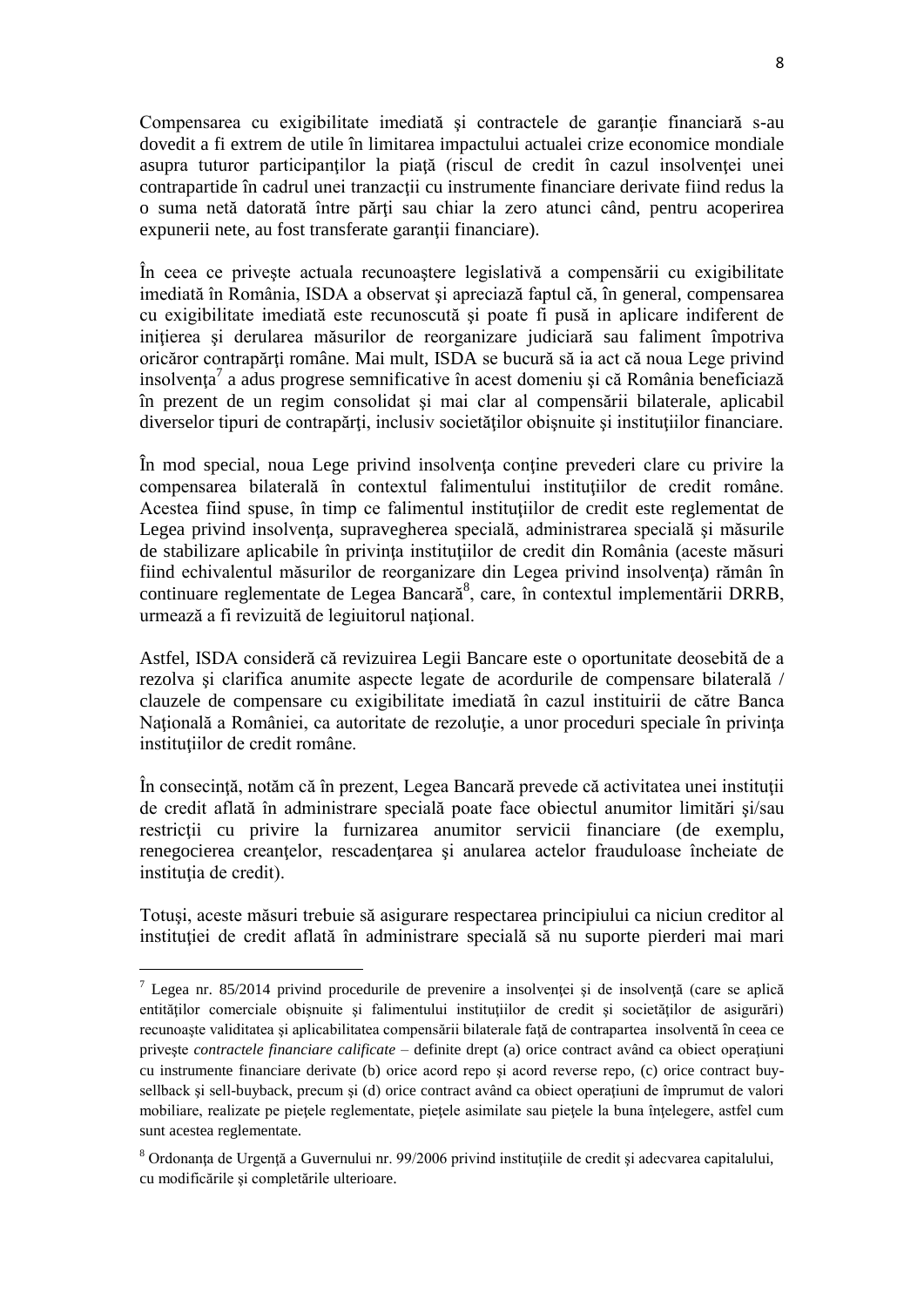decât cele pe care le-ar fi suportat în cazul în care măsurile de administrare specială nu ar fi fost implementate și respectiva instituție de credit ar fi fost direct lichidată, avându-se în vedere valoarea estimativă care ar putea fi obtinută de creditori în cazul falimentului. Prin urmare, o excepție specifică cu privire la acordurile de compensare bilaterală / clauzele de compensare cu exigibilitate imediată în contextul administrării speciale a instituțiilor de credit ar trebui luată în considerare și implementată.

ISDA apreciază faptul că Legea Bancară include (din ianuarie 2012) anumite măsuri de rezoluţie, numite *măsuri de stabilizare*, care vizează în mod special: (i) transferul total sau parţial de active şi pasive către una ori mai multe instituţii eligibile, (ii) desemnarea Fondului de garantare a depozitelor în sistemul bancar în calitate de administrator și, după caz, de acționar și (iii) transferul de active și pasive de la o instituție de credit către o bancă-punte care se constituie în acest scop. Fiecare dintre aceste măsuri este însoţită de regula conform căreia: "*transferul de active şi pasive către instituţia beneficiară sau, după caz, restituirea de active de la aceasta către instituţia de credit de la care s-a efectuat transferul trebuie să asigure că drepturile şi obligaţiile care fac obiectul unui acord de compensare ori care sunt aferente unei operaţiuni de securitizare sunt fie transferate, fie păstrate în totalitate, iar cele aferente contractelor de garantare urmează activele transferate*".

Considerăm că, pornind de la principiile deja existente, ar fi utilă instituirea unui tratament mai clar în privința acordurilor si operațiunilor de compensare bilaterală prin includerea în Legea Bancară a definiției termenului "acord de compensare bilaterală" în concordanță cu definițiile existente în Legea Insolvenței și prin alinierea deplină a acestor prevederi cu cele stabilite în Articolul 77(1) (*Protecţie pentru garanţiile financiare şi acordurile de compensare şi compensare reciprocă*) ale DRRB, astfel cum se menţionează în Nota de Informare pregătită de ISDA şi circularizată Statelor Membre ale Uniunii Europene, a cărei traducere în limba română este anexată pentru informare și îndrumare prezentului document.

Cu titlu de prezentare, Articolul 77 din DRRB prevede:

"1. Statele membre se asigură că există o protecție adecvată în cazul contractelor de garantie financiară cu transfer de proprietate și al acordurilor de compensare reciprocă şi al acordurilor de compensare pentru a preveni transferul unei părți, dar nu a totalității drepturilor și pasivelor protejate în temeiul unui astfel de contract sau acord, între instituția aflată în rezoluție și o altă persoană, precum și modificarea sau rezilierea acestor drepturi şi datorii protejate în temeiul unui contract de garanție financiară cu transfer de proprietate sau al unui acord de compensare reciprocă şi al acordurilor de compensare prin exercitarea competenţelor auxiliare.

**În sensul primului paragraf, drepturile şi pasivele trebuie să fie considerate ca fiind protejate în temeiul unui astfel de acord în cazul în care părţile la acord au dreptul la compensarea sau compensarea reciprocă a acestor drepturi şi pasive.**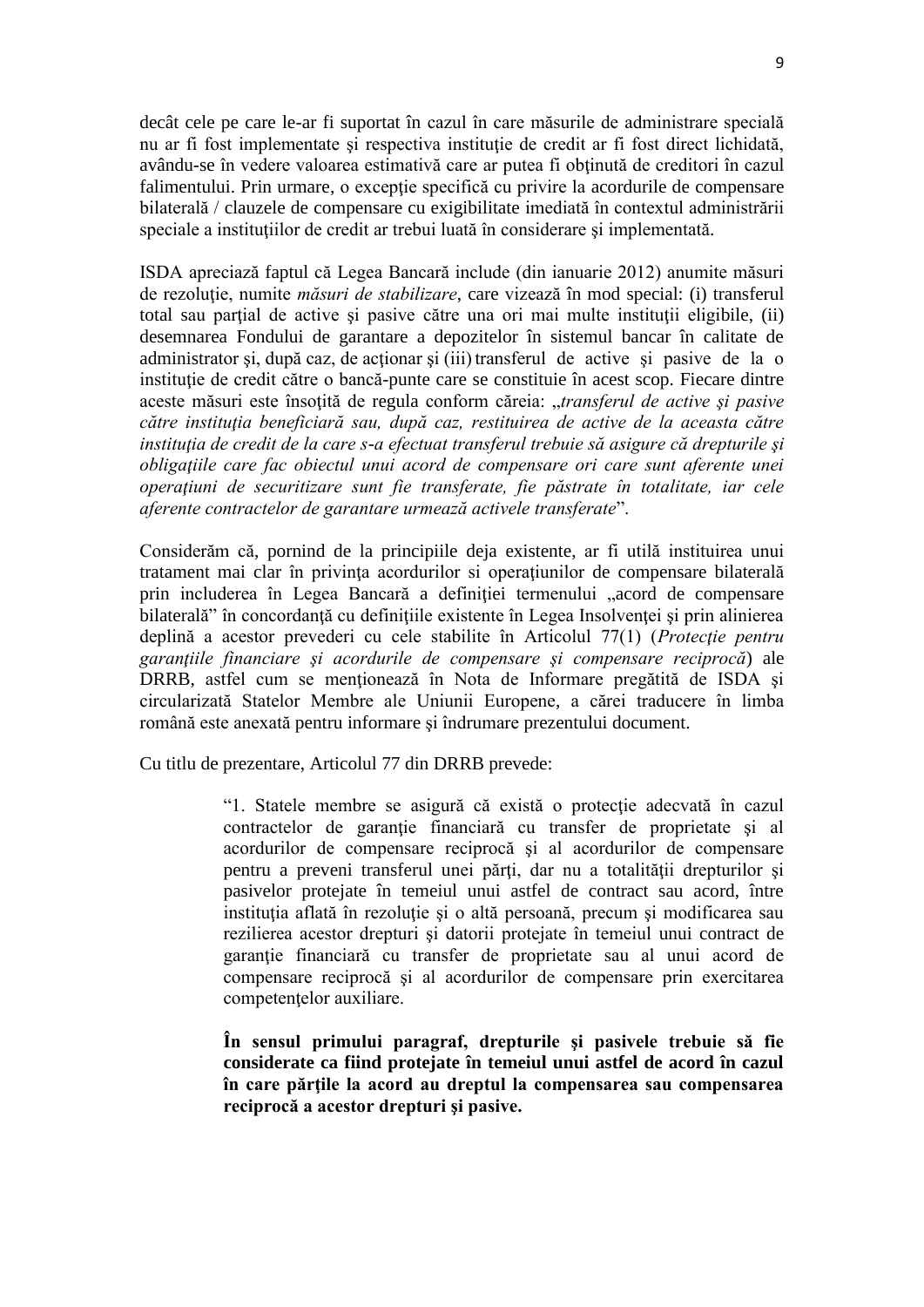2. Fără a aduce atingere alineatului (1), atunci când este necesar pentru asigurarea disponibilităţii depozitelor acoperite, autoritatea de rezoluţie poate:

- (a) să transfere depozite acoperite care fac parte din mecanismele menționate alineatul (1) fără a transfera alte active, drepturi și pasive care fac parte din acelaşi mecanism; şi
- (b) să transfere, să modifice sau să rezilieze acele active, drepturi sau pasive fără a transfera depozitele acoperite."

Cu privire la Articolul 77(1) din DRRB, s-a subliniat că, în condiţiile în care DRRB nu precizează în mod expres ce înseamnă "*protecția adecvată*", este foarte important ca legislatia natională să prevadă cu claritate mecanismele de siguranță (salvgardare) împotriva competenţelor autorităţii de rezoluţie de (i) *a efectua un transfer parțial de proprietate*, pe de-o parte, şi de (ii) *a efectua modificări contractuale*, pe de altă parte.

În cazul unui *transfer parțial de proprietate,* trebuie asigurat principiul că toate drepturile și obligațiile sunt fie transferate în mod unitar, fie rămân la instituția de credit aflată în rezoluție, urmând a se preciza totodată în legislația națională care este tratamentul drepturilor contrapartidei de a declara exigibilitatea anticipată în fiecare dintre aceste două scenarii.

De asemenea, cu privire la *competenţa de modificare contractuală*, este important ca legislația din România să prevadă în mod clar că aceste competențe pot fi folosite doar în măsura în care contractele nu sunt modificate astfel încât să se elimine dreptul de compensare sau dreptul de compensare bilaterală a drepturilor şi obligaţiilor protejate sau să se modifice pe fond efectele unui acord de compensare, compensare bilaterală sau acord de garantare.

Având în vedere experienta ISDA, în mod special în momente de turbulență pe piețele financiare, asigurarea unei protecţii cât mai extinse în domeniul compensării şi garanțiilor financiare pentru participanții la piață este extrem de importantă. O astfel de protecție nu ar trebui să discrimineze între tipurile de proceduri ale creditorilor, tipurile de contrapartide sau tipurile de tranzacţii.

În colaborare cu participanţii de pe piaţa locală şi experţi în domeniul juridic, dacă va fi necesar, ISDA ar dori să ofere sprijin Băncii Naționale a României și altor autorități române în vederea discutării pe larg a acestor probleme.

Înţelegem că Banca Naţională a României este implicată în pregătirea proiectului de act normativ care urmează să implementeze DRRB şi, în acest context, ISDA ar dori să sugereze autorităţilor române să ia în consideraţie observaţiile precizate mai sus în momentul redactării actului normativ final.

Sperăm că aceste comentarii vă vor fi de folos în cursul analizei dumneavoastră. Vom fi foarte onoraţi dacă, pe parcursul desfăşurării procesului legislativ, ni se va oferi